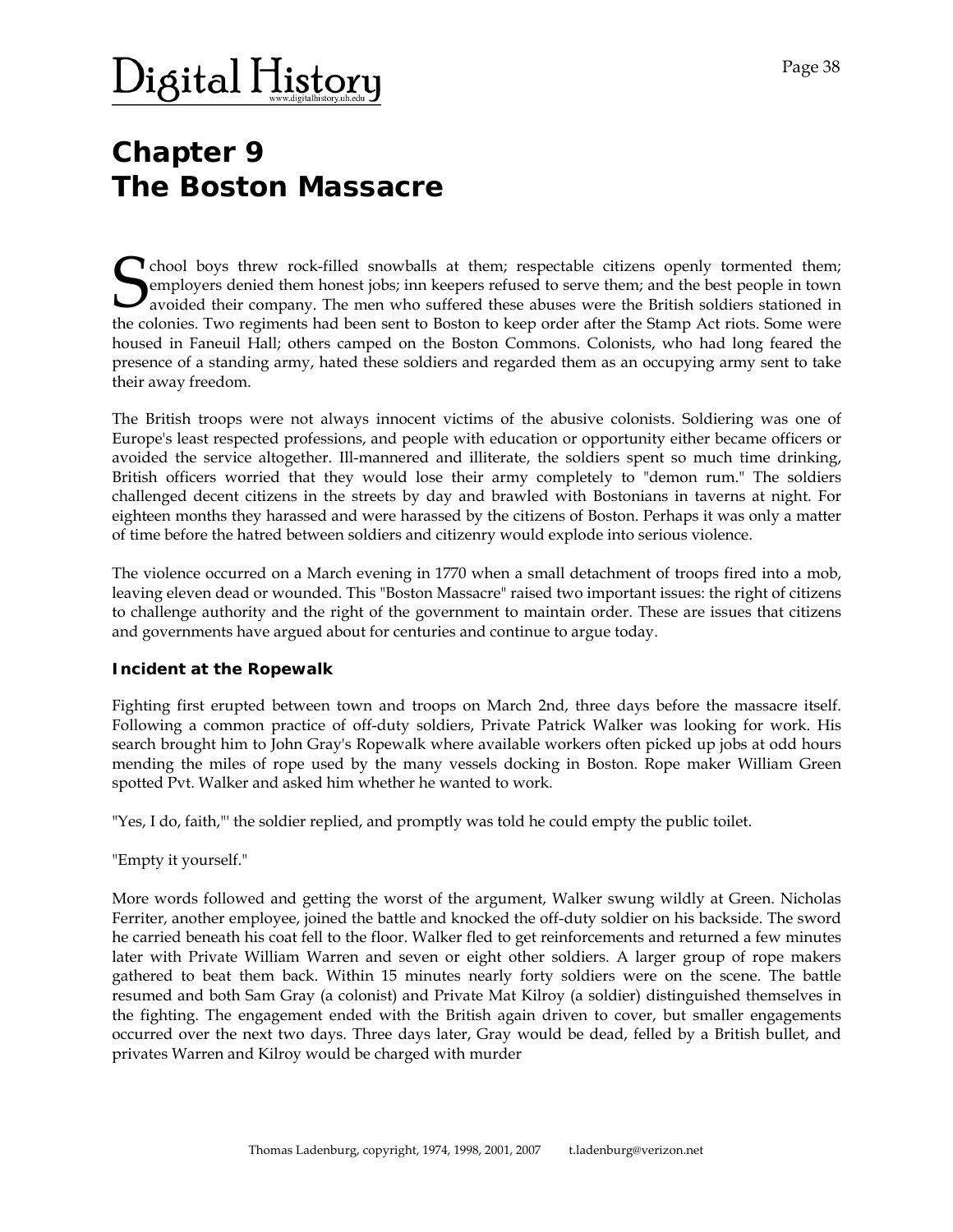# )igital History



**A 20th century interpretation of the Boston** 

# **The Battle over the Barber's Bill**

Only a quarter moon lit Boston's streets on the chilly but pleasant evening of March 5, l770. A solitary sentry, Private Hugh White, paced before the Customs House on King Street. Edward Garrick, a teenager apprenticed to a colonial wigmaker, approached the scene where he spied Lt. Goldfinch and accused him of owing money to his master. Knowing that he carried the receipt for his bill, Goldfinch ignored the accusation. Garrick continued the provocation, telling passers-by that Goldfinch was cheap and would not pay his bills. Private White came to defend his superior, calling Goldfinch a gentleman who paid what he owed. Garrick pressed his point.

**Massacre.** "Let me see your face," White challenged.

Garrick replied that he was not afraid to show his face, and without another word, the soldier swung his musket down on the side of the lad's head.

Screaming in pain, Garrick ran away, but several of his friends remained on the scene, taunting the soldier. "Lobster, son of a bitch," they called him; "Damned rascally scoundrel lobster son of a bitch." Meanwhile the church bell began to toll the alarm for a fire. Men began shouting fire and poured into the street. The crowd around Hugh White increased to fifty, and the taunts were accompanied by snowballs. White, plainly frightened, retreated to the Custom's House steps and loaded his rifle. The crowd then picked up chucks of ice and threw them at the sentry.

### **Private White Gets Reinforcements**

As more colonists poured out into the streets, Captain Preston selected seven men, including Privates Kilroy, Montgomery and Warren. With fixed bayonets but unloaded muskets, the small detachment pressed through the heavy throng of colonists surrounding the Custom's House. The crowd parted to let the soldiers by and closed in behind them. Upon reaching their destination, the soldiers loaded their rifles with double shot and formed a semi-circle around the Custom's House, protecting it and their own flank. Preston stood in front of his men, facing the crowd, which by this time numbered upward of 300. The mob pressed upon the soldiers, rapping muskets barrels with their clubs and hurling insults. Emboldened by the misconception that soldiers could not shoot unless ordered by a civilian, the crowd dared them to fire.

In the midst of this confusion, a club was thrown from somewhere within the crowd knocking Private Montgomery to the ground. Rising to his feet in pain and frustration, Montgomery raised his weapon and pulled the trigger. No one seemed to be hit. Richard Palmes, who hitherto had acted as peacemaker, swung his club, striking Montgomery in the arm. Palmes slipped as he aimed a blow at the Captain's head and struck him on the arm. Another colonist, attacking with a stick, was repelled with bayonet wounds in the biceps and in the chest.

The shot, however, had scared many of the colonists away and left the center of the British line fairly clear. For a brief moment there was a pause, lasting somewhere between six seconds and two minutes.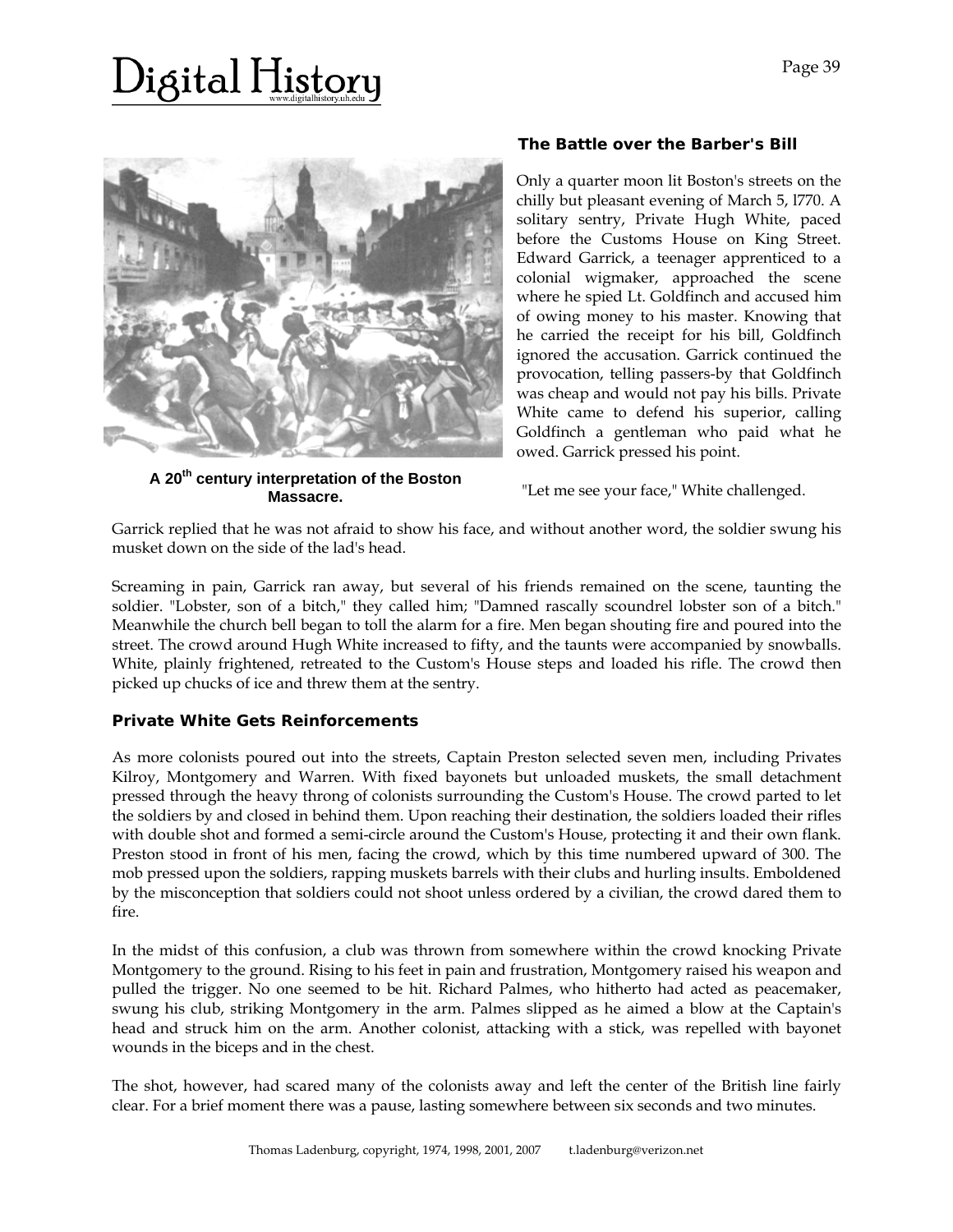# )igital History

# **Death on King Street**

During the pause after Montgomery's shot, Private Kilroy raised his musket, pointing it in the direction of Sam Gray and Edward Langford, both colonists.

"God damn you, don't fire," Langford yelled.

But Kilroy squeezed the trigger without appearing to aim and Gray, his hands in his pockets, fell dead at Langford's feet. John Hickling ran up and felt a hole in Gray's head as large as a fist. Two more shots rang out and Crispus Attucks, a 6'2" former slave, fell dead on the ground with two bullets in his massive chest. Then someone suggested moving in on the soldiers to stop their firing. More shots. Struck by two bullets, a sailor named James Caldwell died instantly. Patrick Carr and Samuel Maverick were seriously wounded. Five colonists were killed that night, and another six were wounded.

# **Governor Hutchinson Promises Justice**

The muskets were reloaded and in firing position as the stunned colonists returned to recover their dead and wounded. Preston ordered his men not to fire, and further trouble was avoided that night. Later in the evening, a huge crowd listened as Governor Hutchinson, addressing them from the Town House balcony facing King Street, advised them to go home peacefully for "the law shall have its course; I will live and die by the law" As the governor returned to the council chamber, someone else took over the balcony and told the crowd to remain until the soldiers returned to their barracks. The men dispersed after the troops were finally marched back to their quarters, and it was widely assumed that the soldiers

responsible would be brought to justice.<sup>[17](#page-2-0)</sup>

# **Suggested Student Exercises:**

1. Define or identify and briefly show the importance to the chapter of each of the following:

| a. British soldiers and colonists | d. Garrik and Hugh White | h. Kilroy fires         |
|-----------------------------------|--------------------------|-------------------------|
| b. Ropewalk incident              | e. crowd around soldiers | i. Sam Gray             |
| c. Custom's House                 | f. Montgomery hit        | j. number killed        |
|                                   | g. short pause           | k. Hutchinson's promise |

# **Staging a Mock Trial**

<span id="page-2-0"></span>l

The following format (see next two pages) will help you stage a realistic mock trial of private Kilroy and the British soldiers accused of murdering five Bostonians. The trial of Private Kilroy et al is known as *Rex vs Weems*. Weems was head of the corporal's guard. Since Kilroy fired the first shot, the trial should focus on his guilt or innocence—*whether he and the others provoked the colonists or were provoked by them, and*  whether he and the others were in danger for their lives when they fired. The defense will plead involuntary manslaughter; the prosecution will seek a verdict of voluntary manslaughter.

<sup>17</sup> Account is based on Hiller D. Zobel, *The Boston Massacre*, W.W, Norton & Company, New York, 1970, pp. 182‐204.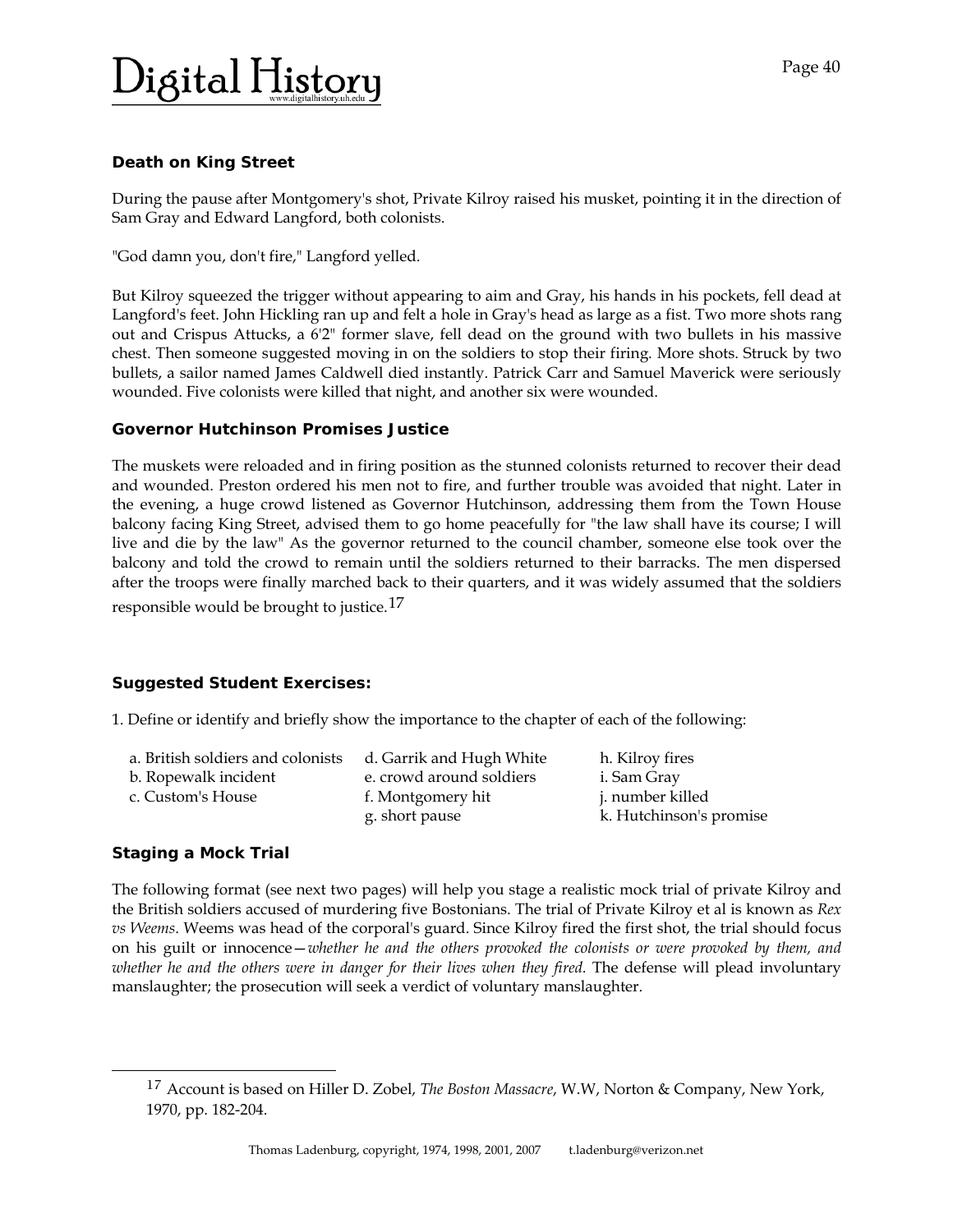| <b>Prosecution</b>                                                                                                                                                                                                                                                                                                                          | <b>Defense</b>                                                                                                                                                                                                                                                                                                                             |  |
|---------------------------------------------------------------------------------------------------------------------------------------------------------------------------------------------------------------------------------------------------------------------------------------------------------------------------------------------|--------------------------------------------------------------------------------------------------------------------------------------------------------------------------------------------------------------------------------------------------------------------------------------------------------------------------------------------|--|
| Charge: Voluntary manslaughter                                                                                                                                                                                                                                                                                                              | Charge: Involuntary manslaughter                                                                                                                                                                                                                                                                                                           |  |
| Lawyers:                                                                                                                                                                                                                                                                                                                                    | Lawyers:                                                                                                                                                                                                                                                                                                                                   |  |
| Samuel Quincy & Robert Paine                                                                                                                                                                                                                                                                                                                | John Adams & Josiah Quincy                                                                                                                                                                                                                                                                                                                 |  |
| Witnesses:                                                                                                                                                                                                                                                                                                                                  | Witnesses:                                                                                                                                                                                                                                                                                                                                 |  |
| 1. Nicholas<br>Ferriter: involved in Ropewalk<br>incident<br>2. Edward Garrick: struck by Hugh White<br>3. Edward Langford: witnessed Sam Gray's death<br>4. Richard Palmes: present at Massacre (struck<br>both Montgomery and Preston)<br>5. Paul Revere: witnessed massacre and made an<br>engraving                                     | 1. Patrick Walker: involved in Ropewalk incident<br>2. Hugh White: struck the boy Edward Garrick<br>3. Hugh Montgomery: hit by a club on King<br><b>Street</b><br>4. Matthew Kilroy: fired fatal shot, killing Gray<br>5. Hammond Green: witnessed every thing from<br>2nd floor window in Customs House.                                  |  |
| Strategy:                                                                                                                                                                                                                                                                                                                                   | Strategy:                                                                                                                                                                                                                                                                                                                                  |  |
| At the November 1770 trial, the prosecution was<br>permitted to bring in evidence of events<br>preceding the massacre. The most effective<br>strategy for the prosecution would be to prove<br>that the soldiers acted in an offensive and<br>provoking manner that caused the crowd's<br>reaction. (The Ropewalk and Garrick incidents are | At the November 1770 trial, the defense was<br>permitted to bring in evidence of events<br>preceding the massacre. The most effective<br>strategy for the defense would be to prove that<br>the colonists had constantly provoked the soldiers<br>and caused their reaction. (The Ropewalk and<br>Garrick incidents are examples of this.) |  |
| The prosecution must also show that the British<br>soldiers' lives were not in danger at the moment                                                                                                                                                                                                                                         | Defense must also prove that soldiers' lives were<br>in danger at the moment that Kilroy fired and<br>killed Gray.                                                                                                                                                                                                                         |  |
|                                                                                                                                                                                                                                                                                                                                             | Summary:                                                                                                                                                                                                                                                                                                                                   |  |
| 1. Soldiers provoked the crowd                                                                                                                                                                                                                                                                                                              | 1. Crowd provoked the soldiers<br>2. Soldiers lives were in danger when they fired.                                                                                                                                                                                                                                                        |  |
| examples of this.)<br>that Kilroy fired and killed Gray.<br>Summary:<br>2. Soldiers were in no danger when they fired                                                                                                                                                                                                                       |                                                                                                                                                                                                                                                                                                                                            |  |